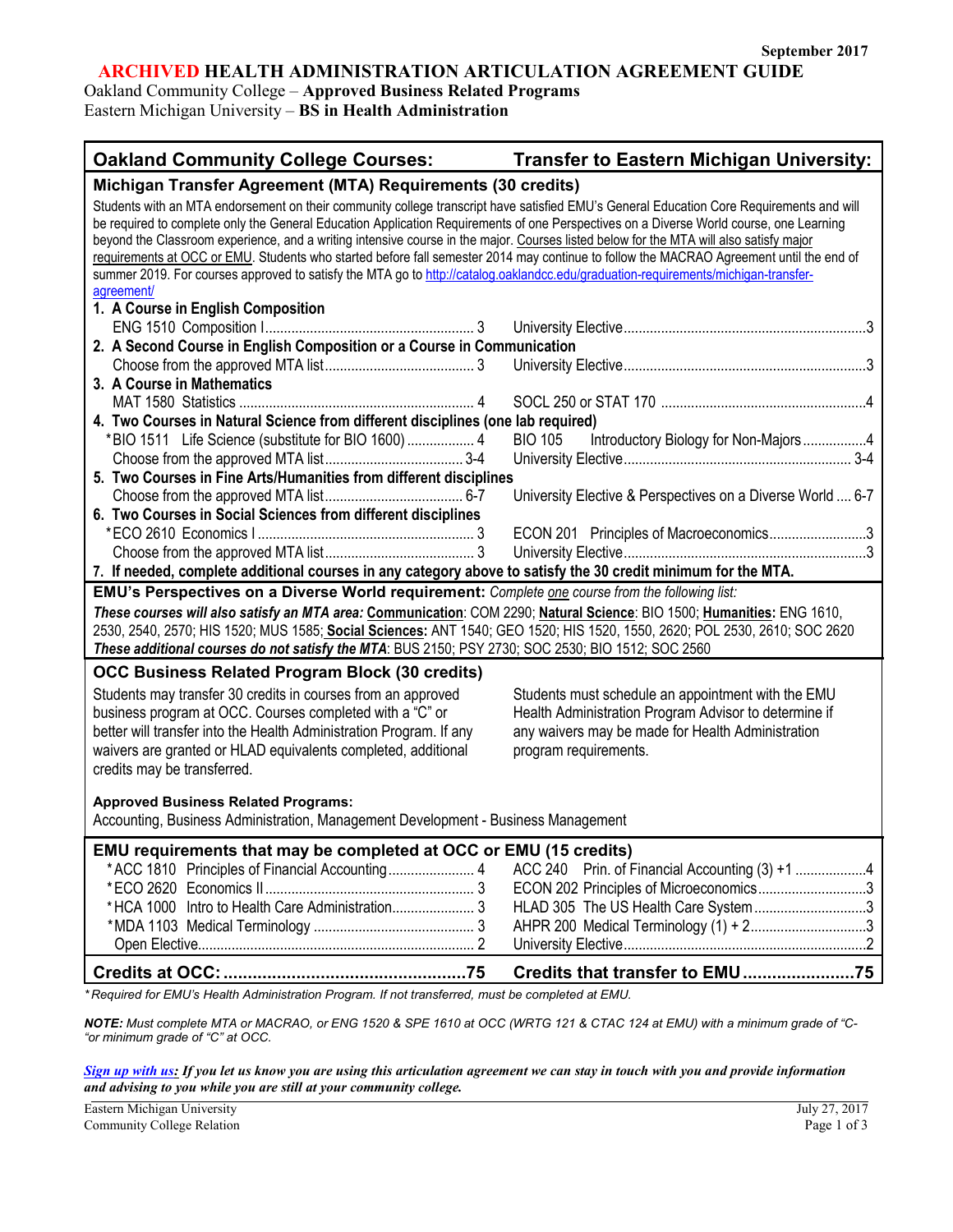## **ARCHIVED HEALTH ADMINISTRATION ARTICULATION AGREEMENT GUIDE**

Oakland Community College – **Approved Business Related Programs** Eastern Michigan University – **BS in Health Administration**

**Completion of the Health Administration** 

| <b>Program at EMU</b>                                                                                                                                                                                                                | Suggested Sequences for completing the program:                                                                                                                                                                             |
|--------------------------------------------------------------------------------------------------------------------------------------------------------------------------------------------------------------------------------------|-----------------------------------------------------------------------------------------------------------------------------------------------------------------------------------------------------------------------------|
| <b>Program Admission Requirements:</b>                                                                                                                                                                                               | <b>Fall Start</b><br>(12 credits)                                                                                                                                                                                           |
| 1. Completed a minimum of 45 hours of undergraduate coursework<br>at an accredited institution of higher learning with a minimum<br>cumulative grade point average (GPA) of 2.5.                                                     | HLAD 308                                                                                                                                                                                                                    |
| 2. Completed the MTA or MACRAO agreement (or WRTG 121 and<br>CTAC 124 with a minimum grade of a "C-"at EMU or minimum<br>grade of "C" at the community college.                                                                      | (12 credits)<br>Winter<br><b>HLAD 310</b><br>W (pre-requisite is HLAD 305) (or MGMT 384) 3<br><b>HLAD 312</b>                                                                                                               |
| 3. Students who do not have the minimum GPA to be admitted into<br>the major may petition the program director in writing to request<br>probationary admission to the major. Applications are considered<br>on a case-by-case basis. | <b>HLAD 315</b><br>W, S (pre-reqs: HLAD 305, 307w, SOCL 250/STAT 170) 3<br><b>ECON 436</b><br><b>Summer</b><br>(6 credits)<br><b>HLAD 311</b>                                                                               |
| (49 credits)<br><b>Major Requirements</b>                                                                                                                                                                                            | F, S (pre-requisites: HLAD 307 & 310)3<br>HLAD 420                                                                                                                                                                          |
| <b>Health Administration Required Courses (43 credits)</b><br><sup>1</sup> HLAD 307W Comm Effectiveness in Health Admin3<br>HLAD 308<br>Ethical Dim of HC Delivery<br><b>HLAD 310</b><br>Administration of Health Care Orgs 3        | Fall<br>(13 credits)<br>F, W (pre-requisites: HLAD 307 & 310)3<br>HLAD 416<br>F (pre-requisites: HLAD 310 & ACC 2403<br>HLAD 418<br>HLAD 419<br>F, W (pre-reqs: HLAD 307, 310 & 420) 3<br>HLAD 425<br>Winter<br>(6 credits) |
| HLAD 311<br><b>HLAD 312</b><br>Health Personnel Mgmt & Devmt<br><b>HLAD 315</b><br>Research Methods & Data Anal in Health Sci 3                                                                                                      | HLAD 488L4 Internship (pre-requisite: HLAD 310 & permission)  6                                                                                                                                                             |
| HLAD 416<br>HLAD 418<br>Principles of Healthcare Finance Mgmt  3<br>Legal & Regulatory Issues in Health Care  4<br>HLAD 419                                                                                                          | <b>Winter Start</b><br>(12 credits)<br>HLAD 308<br><b>ECON 436</b>                                                                                                                                                          |
| HLAD 420<br>Health Insurance & Reimbursement  3<br>HLAD 425<br>Decision making for Health Administrators  3                                                                                                                          |                                                                                                                                                                                                                             |
| <b>ECON 436</b>                                                                                                                                                                                                                      | <b>Summer</b><br>(6 credits)<br><b>HLAD 310</b><br><b>HLAD 311</b>                                                                                                                                                          |
| Consult the HLAD program coordinator to determine if a course<br>above may be substituted or waived.                                                                                                                                 | (13 credits)<br>Fall<br>F, W (pre-requisites: HLAD 307 & 310)3<br>HLAD 416                                                                                                                                                  |
| <b>Health Administration Restricted Electives (6 credits)</b><br>Choose two courses from the following:<br>HLAD 250 Introduction to Public Health (3)                                                                                | F (pre-requisites: HLAD 310 & ACC 240)3<br>HLAD 418<br>HLAD 419<br>F, S (pre-requisites: HLAD 307 & 310)3<br>HLAD 420                                                                                                       |
| HLAD 313 Healthcare Quality (3)<br>HLAD 323 Introduction to Epidemiology (3)<br>HLAD 401 Legal Issues in Health Care (3)<br>HLAD 402 Health Policy (3)                                                                               | Winter<br>(12 credits)<br><b>HLAD 315</b><br>W, S (pre-regs: HLAD 305, 307w, SOCL 250/STAT 170) 3<br>HLAD 312<br>W (pre-requisite is HLAD 305) (or MGMT 384) 3<br>F, W (pre-reqs: HLAD 307, 310 & 420) 3<br>HLAD 425        |
| HLAD 476 Intro to Healthcare Informatics (3)<br>49                                                                                                                                                                                   | (6 credits)<br><b>Summer</b>                                                                                                                                                                                                |

HLAD 488L4 Internship *(pre-req: HLAD 310 & permission)* .........6

*<sup>1</sup> Satisfies the Writing Intensive requirement.*

**Transfer Credits........................................................75 <sup>4</sup> Minimum Credits to Graduate: .............................124**

*<sup>2</sup> Satisfies the "Learning Beyond the Classroom" requirement. An internship is required for the Health Administration program.*

*<sup>3</sup> If equivalent HLAD courses are completed at OCC or waivers or substitutions are granted, the total at EMU may be less than 49 credits. 4*

*If sufficient credits are not transferred, student must take additional credits at EMU to satisfy the minimum of 124 credits for the bachelor's degree.*

Eastern Michigan University July 27, 2017 Community College Relation Page 2 of 3